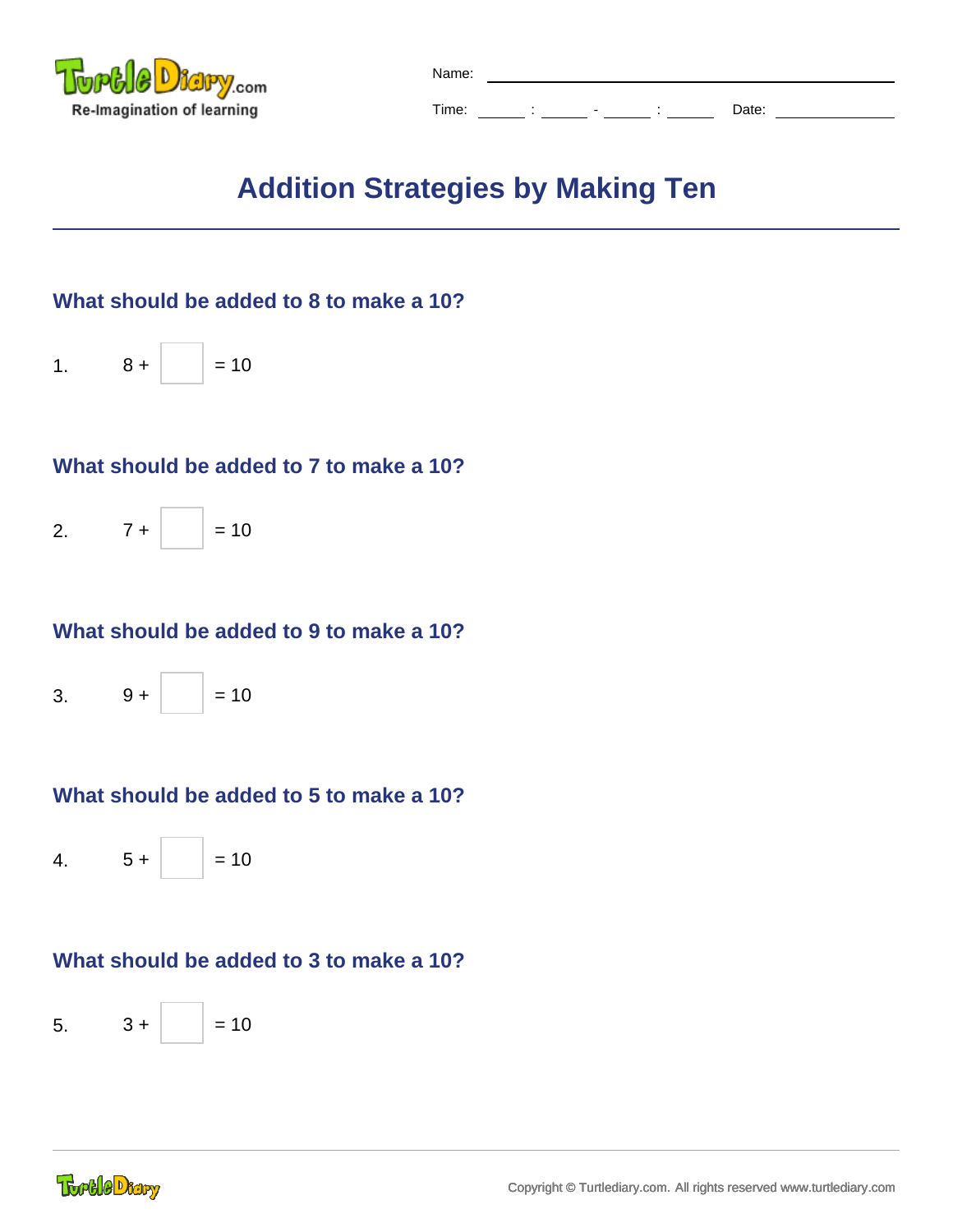#### **What should be added to 6 to make a 10?**

6.  $6 + |$  = 10

# **What should be added to 1 to make a 10?**

7.  $1 +$  = 10

#### **What should be added to 2 to make a 10?**



#### **What should be added to 4 to make a 10?**



#### **What should be added to 10 to make a 10?**

10.  $10 + \vert$  = 10

#### **Find the sum of 7 and 4.**